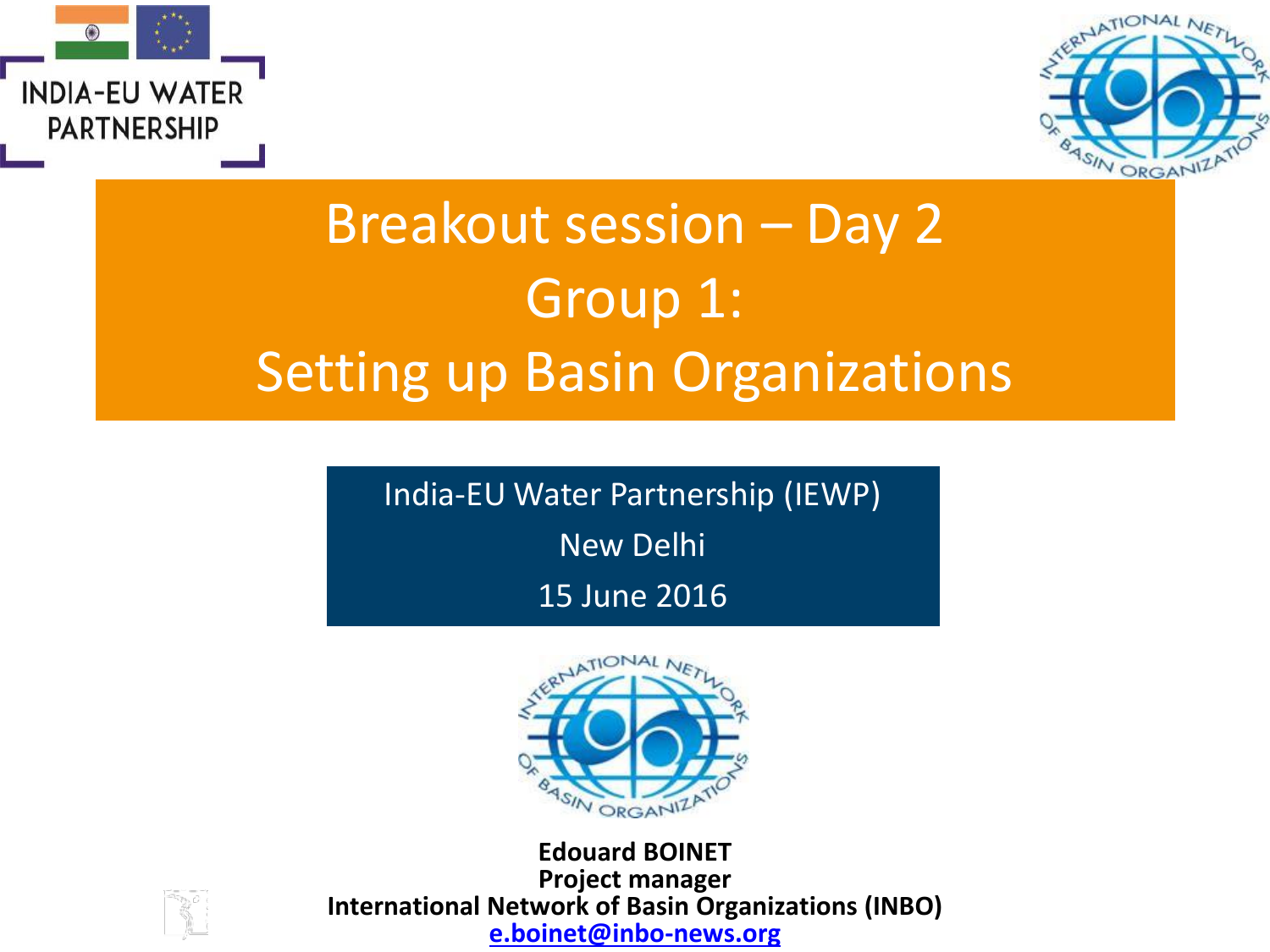

- Legislative framework in India: important but no silver bullet. Exists in India since 1956 and never applied,
- Very little number of basin organizations as compared to the number of basins. No standardized structure and mandate, no standard financing mechanism.
- Administration complexity: Central government, State AND Districts (where RBMPs are produced, if any).



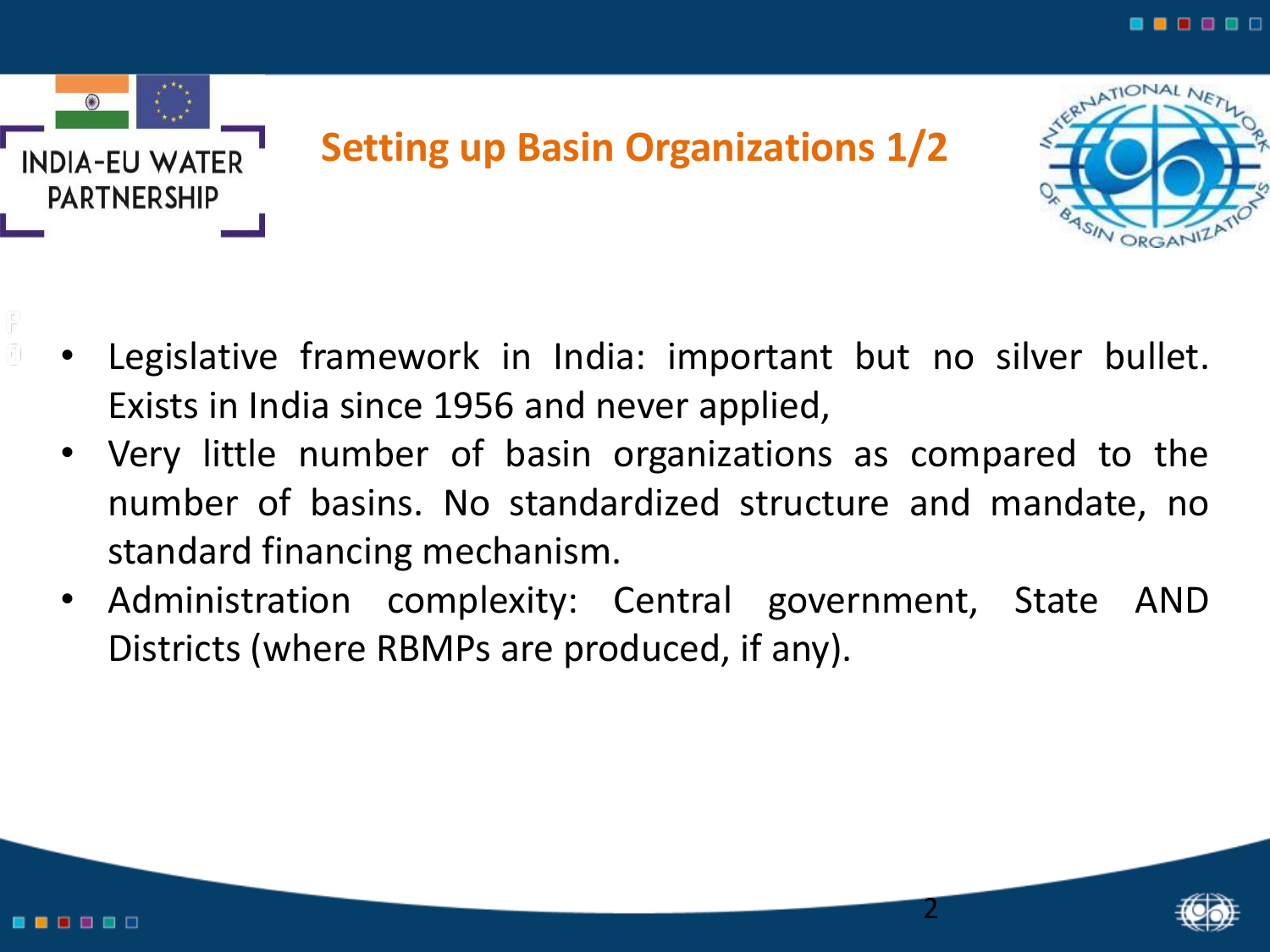## **Setting up Basin Organizations 2/2**

- From the lessons in India and Europe, long term goal in India should be BOs following successful models of BOs in EU (should be noted here: possible to have good basin management without BOs), with:
	- New regulation from central government on BOs establishment (which needs to be compulsory ; it wasn't the case for the 1956 River Board Act)
	- Pilot project of BOs establishment (in an inter-State basin? Or in a basin concerning one single State?)
	- For BOs establishment:
		- Systematic planning/monitoring,
		- Clear mandate (including environmental monitoring,)
		- Financial autonomy and decision-making (we are almost there).